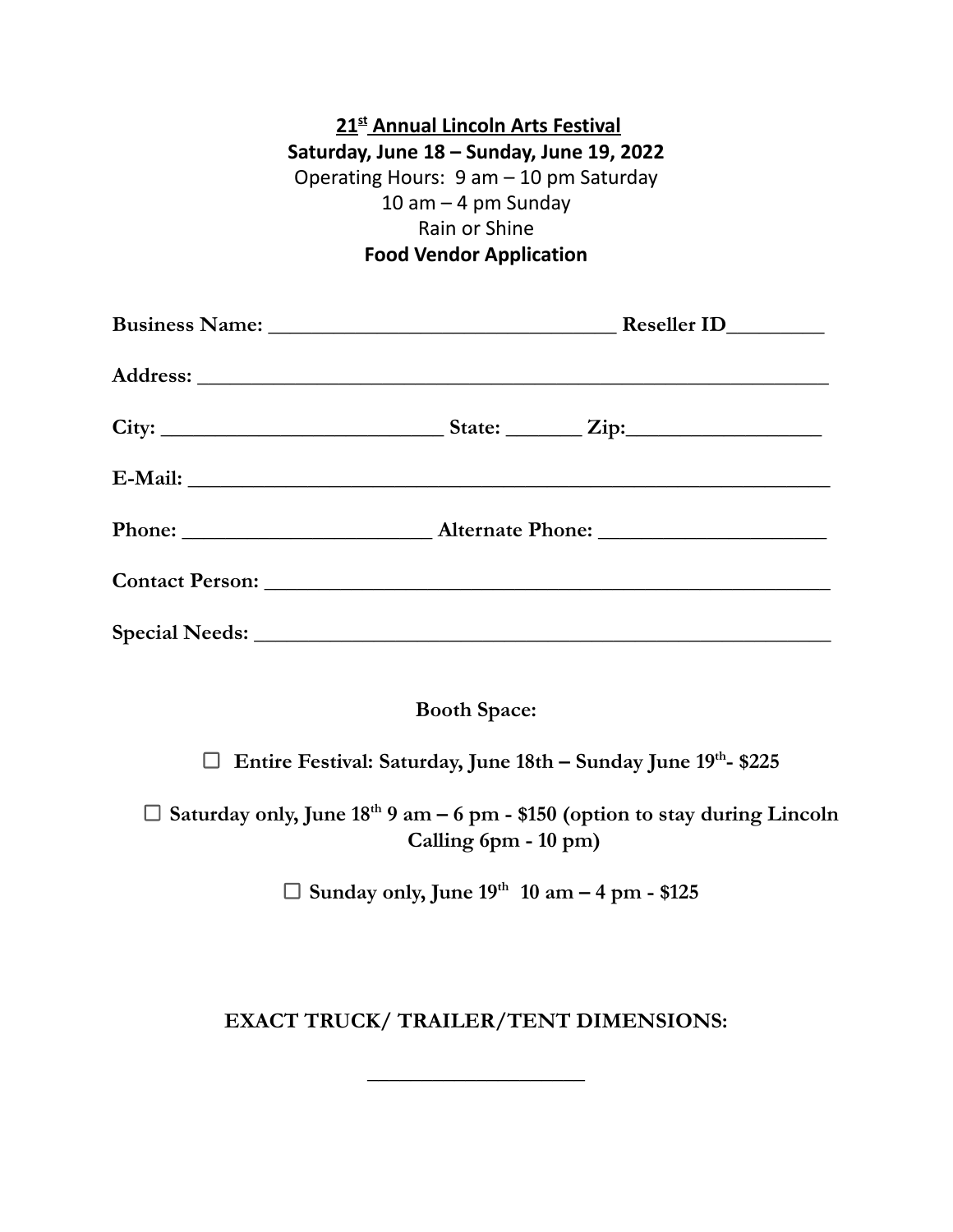## **Limited power is available. Generators are not allowed. If power requirements are necessary, please call to discuss.**

 $\mathcal{L}_\text{max}$  , and the contribution of the contribution of the contribution of the contribution of the contribution of

 $\mathcal{L}_\text{max} = \frac{1}{2} \sum_{i=1}^n \mathcal{L}_\text{max}(\mathbf{z}_i - \mathbf{z}_i)$ 

 $\mathcal{L}_\text{max} = \frac{1}{2} \sum_{i=1}^n \mathcal{L}_\text{max}(\mathbf{z}_i - \mathbf{z}_i)$ 

 $\mathcal{L}_\text{max} = \frac{1}{2} \sum_{i=1}^n \mathcal{L}_\text{max}(\mathbf{z}_i - \mathbf{z}_i)$ 

| MENU CHOICES (approved items will be sent with acceptance letter): |  |  |  |
|--------------------------------------------------------------------|--|--|--|
|                                                                    |  |  |  |

**Main Dish** (Rank in priority) **Side Dish** (Rank in priority)

**APPLICATION PROCESS:** We accept food vendors until the food vendor space is full. First applications receive priority locations and menus. Food vending menus are limited. Once a menu is approved and accepted, additional food vendors with the same food offerings will not be accepted. You will be notified of your status seven (7) days after we receive the completed application. Once you have been accepted, a contract must be signed, and fees will be processed. You will receive an acceptance letter with permit applications for the event.

You may send your completed application to: Lincoln Arts Council, 211 N 14<sup>th</sup> Lincoln, NE 68508. You may also scan and send electronically and email to alexandra@artscene.org. If you have any questions, please contact us at (402)434-2787.

**PAYMENT:** Once you have been accepted as a vendor, you will receive a contract in the mail of your acceptance. Payment is due within 30 days of approval.**Booth spaces WILL NOT be reserved until contract and payment have been received.**

**PARTICIPATION CANCELLATION:** No refunds will be issued.

**WHAT WE PROVIDE:** Included in your fee is a marked off, designated space. Spaces will accommodate up to 30 ft. wide and 20 ft. deep. Some spaces include electricity. Please specify your specific needs on the application and your size requirements.

**MENU CHOICE/SIGNAGE:** Please complete your top 3 menu choices. Each vendor will be limited to three main menu choices and three side dishes. We will do our best to give selected